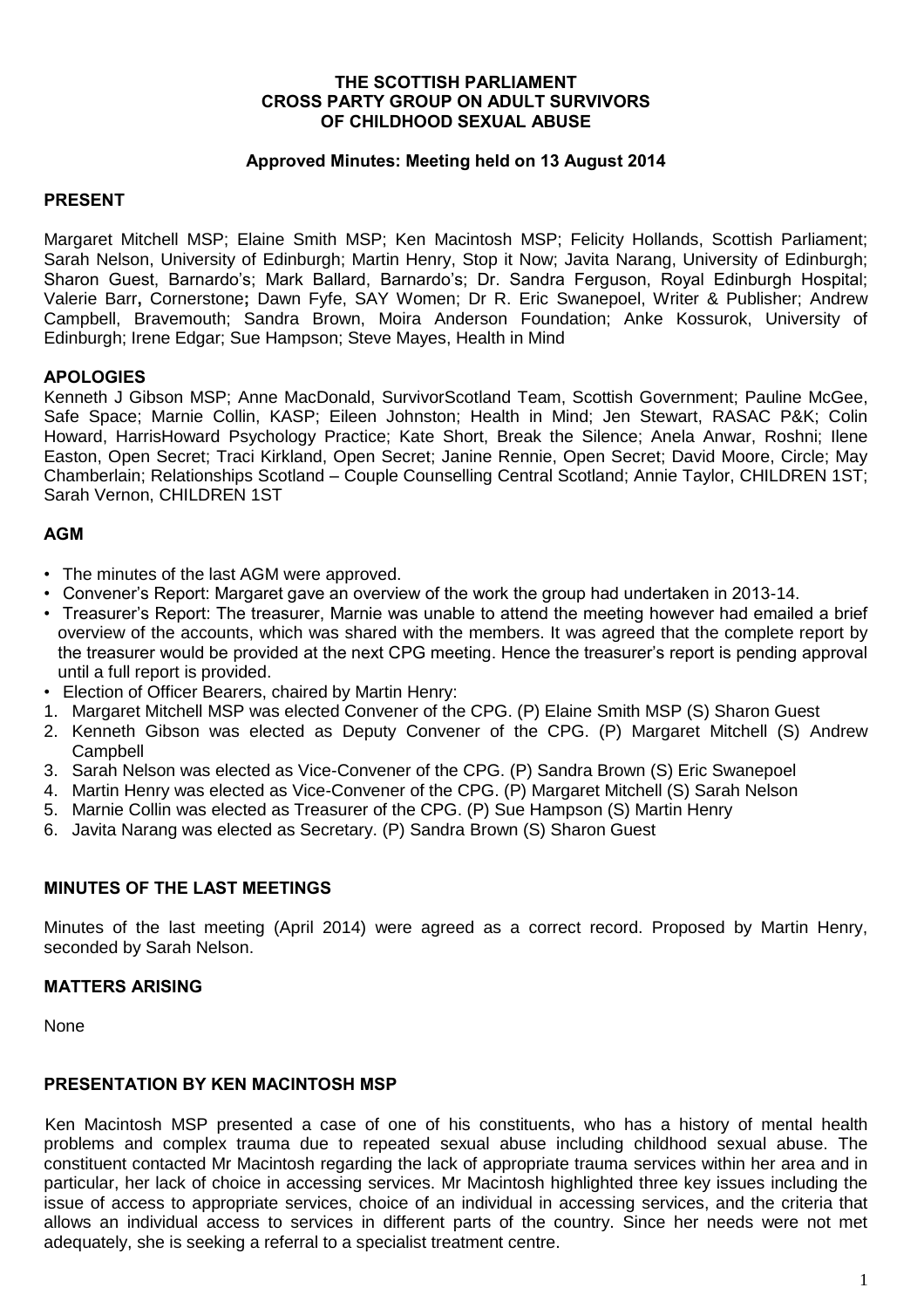The CPG members empathised with the constituent and echoed her concerns regarding the lack of appropriate services for trauma survivors, the lack of choice in accessing services, funding issues and the diversity of services within different areas. The following issues were discussed by the group:

- All members were in agreement that the key issue for the constituent was about the lack of choice in accessing services and treatment appropriate to the needs of a trauma survivor, in particular the sexual abuse survivor. NHS Glasgow are offering services at their psychiatric wards, however according to the constituent, these services are not helping her as her needs are not being met. It is noted by members that it significant that this woman has the ability to identify her needs and seek specific services accordingly, as it is an important aspect in achieving successful outcomes from treatment. However, lack of funds and being unable to gain an appropriate referral to the treatment of her choice, is inhibiting her from accessing services that she feels would be helpful for her.
- The issue of funding was discussed. Some NHS areas finance some patients for accessing specialist services, for example Manor Hall, while others don't. At a broader level, it is difficult to ascertain the different funding strategies between health boards.
- A concern regarding the appropriateness of existing psychiatric and psychological services for trauma survivors was raised. On the whole psychiatric services, specifically with regards to sexual abuse trauma, are still wedded to the medical model. Members expressed that the psychological services have been patchy. One of the vice-conveners of the CPG, Sarah Nelson, informed the group that Greater Glasgow representatives have been sharing improvements made in Greater Glasgow to improve the psychological services for trauma in general. It was expressed that this could be a factor leading to resistance in providing funding or referral for other services for trauma survivors. It was speculated that it could be a local problem at the Greater Glasgow level, which needs to be looked into.
- Sandra Ferguson, Consultant Clinical Psychologist, NHS Lothian, explained about their specialist service at the Rivers Centre. At the centre, efforts are made to track the patients' journey from the time the trauma was identified. It was found that there are a lot of barriers to providing appropriate services including lack of appropriate identification of trauma, a lack of recognition of the difficulties patients are presenting with and lack of making sense of the patients' whole journey
- · Andrew Campbell stated a need for a separate funding stream within Government for trauma as a health issue. He also stated a need for a Nationwide centers for trauma modeled on Maggie's Cancer Centre's as one stop shop for advice outside of medical process. Where there is one flagship with multiple center's with the same ethos or excellence in information and care with the good levels of staffing and models of care.
- Sandra Brown noted that, more than 10 years ago, when the National Strategy was set up, a snapshot of services right across Scotland was done. It was recognized then that while there were some NHS trauma services of excellence such as the Rivers Centre, overall "on the ground" services were very thin. The issue of a post-code lottery was raised then identifying that there were areas, specifically the rural areas of Scotland, where survivors were struggling for services.

### **Course of Action**

It was agreed by the CPG to write a letter to the Cabinet Secretary for Health and Wellbeing, Alex Neil, highlighting disparities and concerns about the delay in accessing proper traumatic services and lack of choice for the survivors in accessing services appropriate to their needs. As a result, they are taking up other resources that are neither helping them, while they can be put to better use for other users who may need it.

### **CASE STUDIES ON PROGRAMMES FOR FEMALE PERPETRATORS OF CSA:**

Since IIene Easton had to tender her apology for this meeting, this presentation could not be made. This would be taken up at one of the next CPG meetings.